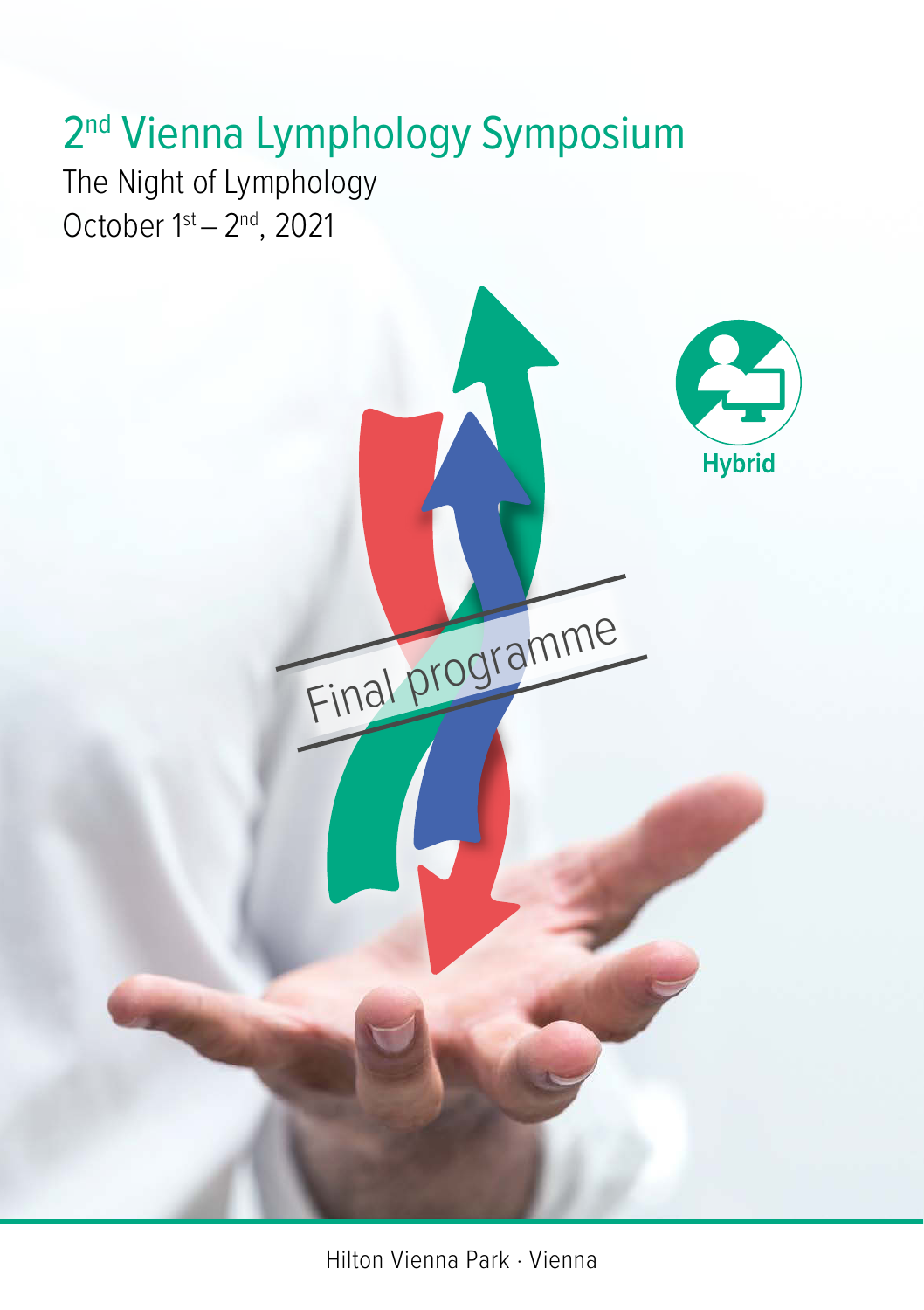### **The Night of Lymphology**

Therapeutical options – comprehensive and interdisciplinary

Dear Ladies and Gentlemen, Dear Colleagues,

After our first "Night of Lymphology 2019", I would like to invite you to our follow-up two-day symposium in October 2021.

Medicine and science are two constantly changing fields, especially in lymphology. Therefore we would like to present the latest progress, inspiring insights and standardized implementations of lymphology in daily clinical routine.

Topics range from conservative and surgical therapies in lipoedema and lymphoedema, as in the fields of obesity and venous insufficiency. In these particular medical fields, interprofessional network is crucial to provide the best possible care to improve patients' quality of life.

International faculty of this symposium will look into various diagnoses that occur by themselves, as well as their mutual influences. With the focus on the optimal treatment for our patients, let us encounter the fascinating field of lymphology from comprehensive and interdisciplinary perspectives. May our two-day interdisciplinary symposium "The Night of Lymphology 2021" enrich and broaden your knowledge in this engaging field.

We express our sincere appreciation to all speakers, chairs, participants and partners.

We are looking forward to welcome you in the heart of Europe.



Kind regards, Assoc.-Prof. PD Dr. med. Chieh-Han John Tzou, MBA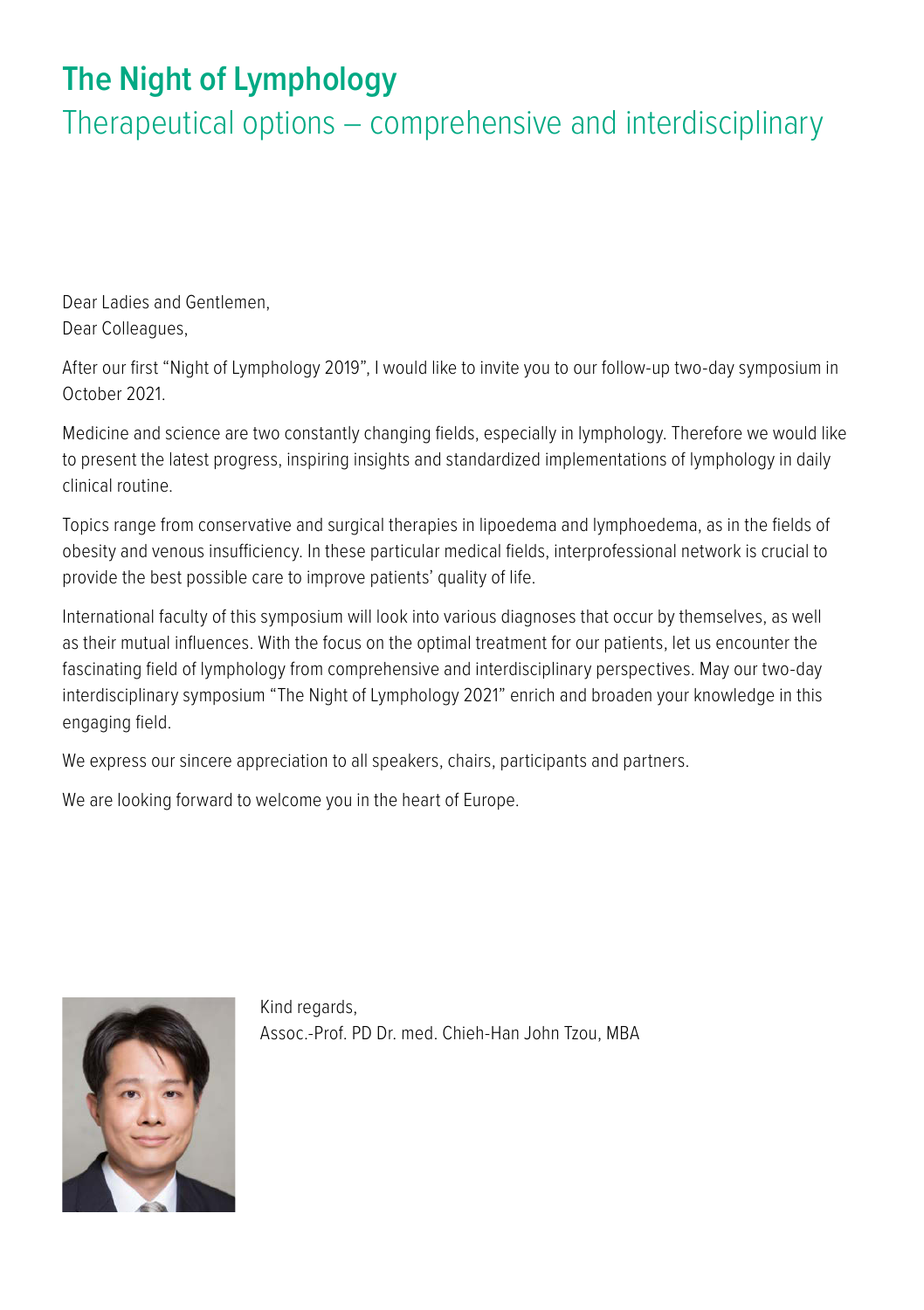

## Scientific Committee

| Prim. Priv.-Doz. Dr. med.<br><b>Christoph Ausch</b>  | Specialist in General and Visceral Surgery<br>Additional Specialism: Vascular Surgery<br>Medical Director of Hospital Göttlicher Heiland GmbH<br>Vienna, Austria                                                                                                                              |
|------------------------------------------------------|-----------------------------------------------------------------------------------------------------------------------------------------------------------------------------------------------------------------------------------------------------------------------------------------------|
| Prof. Hon. Dr. med.<br><b>Manuel E. Cornely</b>      | Specialist for Dermatology and Venereology, Lymphology<br>Ly.Search<br>Cologne, Germany                                                                                                                                                                                                       |
| OA Dr. med.<br><b>Brigitte Obermayer, MBA</b>        | Senior Physician<br>Team Leader Obesity and Metabolic Surgery<br><b>Obesity Centre</b><br>Hospital Göttlicher Heiland GmbH<br>Vienna, Austria                                                                                                                                                 |
| Assoc.-Prof. PD Dr. med.<br>Chieh-Han John Tzou, MBA | Associate Professor at Sigmund Freud University,<br>Vienna, Austria<br>Head of Plastic, Reconstructive and Aesthetic Surgery<br>Hospital Göttlicher Heiland GmbH<br>Vienna, Austria<br>TZOU MEDICAL.<br>Plastic, Reconstructive and Aesthetic Surgery<br>Lymphology Centre<br>Vienna, Austria |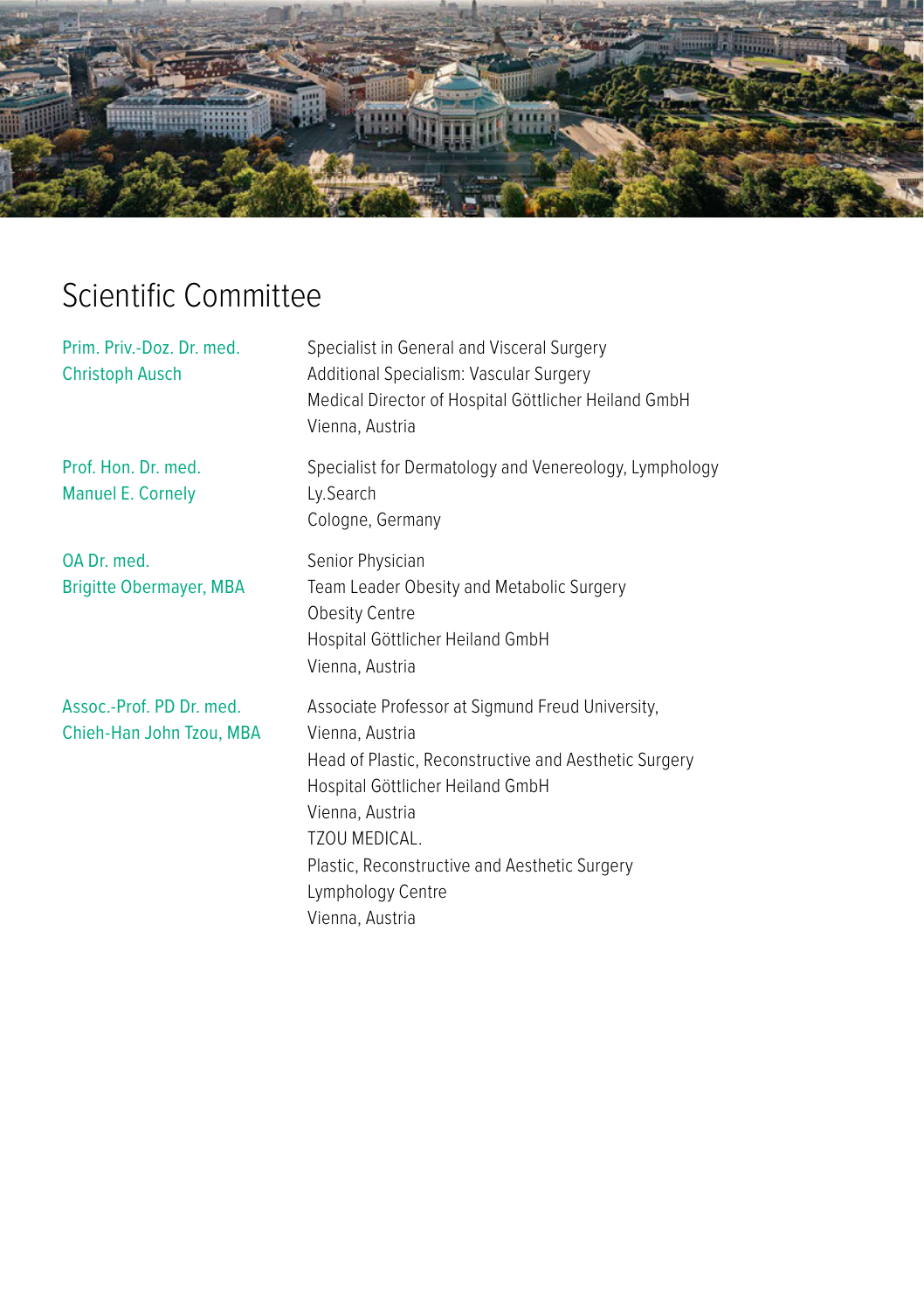### Programme

This symposium will be held as a hybrid event and therefore digital formats will be available. You can attend the event as an attendee in person or as an online participant (livestream and / or media library).

#### Friday, October 1st

| 9.30 a.m.   | Registration, visiting the exhibition                                                                                                        |
|-------------|----------------------------------------------------------------------------------------------------------------------------------------------|
| 10.30 a.m.  | Welcome and Introduction of Topics<br>Prim. PD Dr. med. Christoph Ausch, Vienna<br>Assoc. Prof. PD Dr. med. Chieh-Han John Tzou, MBA, Vienna |
|             | I. Lymphology<br>Chairmen:<br>Prim. PD Dr. med. Christoph Ausch, Vienna<br>Prim. Prof. Dr. med. Boris Todoroff, MD, Vienna                   |
| 10.55 a.m.  | Functional Lymphology - From Form to Function<br>Ao. Univ. Prof. Dr. med. univ. Erich Brenner, Innsbruck                                     |
| 11.20 a.m.  | Primary and Secondary Lymphoedema - Options for Conservative Therapy:<br><b>Clinical Case Studies</b><br>OA Dr. med. Anett Reißhauer, Berlin |
| 11.50 a.m.  | Lymphatic Imaging for Lymphoedema<br>OA PD Dr. med. Claus C. Pieper, Bonn                                                                    |
| 12.10 p.m.  | Imaging Modalities in Lymphoedema: Indications, Methods, Significance<br>Dr. med. Balázs Mohos. Vienna                                       |
| 12.30 p.m.  | Past, Present & Future: Innovation in Microsurgery<br>Gregor Kunze, Oberkochen                                                               |
| 12.50 p.m.  | Lunch break, visiting the exhibition                                                                                                         |
|             | II. Physical Medicine and Therapy<br>Chairmen:<br>Prim. Dr. med. Silvia Brandstätter, Vienna<br>OA Dr. med. Michael Mickel. Vienna           |
| 1.45 p.m.   | Complex Decongestive Therapy (CDT)<br>Prim. Dr. med. Silvia Brandstätter, Vienna                                                             |
| 2.05 p.m.   | Lymphoedema - Possibilities of Additive Therapies<br>Andreas Wittlinger, PT, Walchsee                                                        |
| $2.25$ p.m. | Compressions Stockings: Between High-tech and Handmade<br>Bernd Mangold, Aichach                                                             |
| 2.45 p.m.   | Preoperative Angiological Diagnostic (venous – arterial) in Lymph Surgery<br>Dr. med. Marcus Atteneder, Vienna                               |
|             |                                                                                                                                              |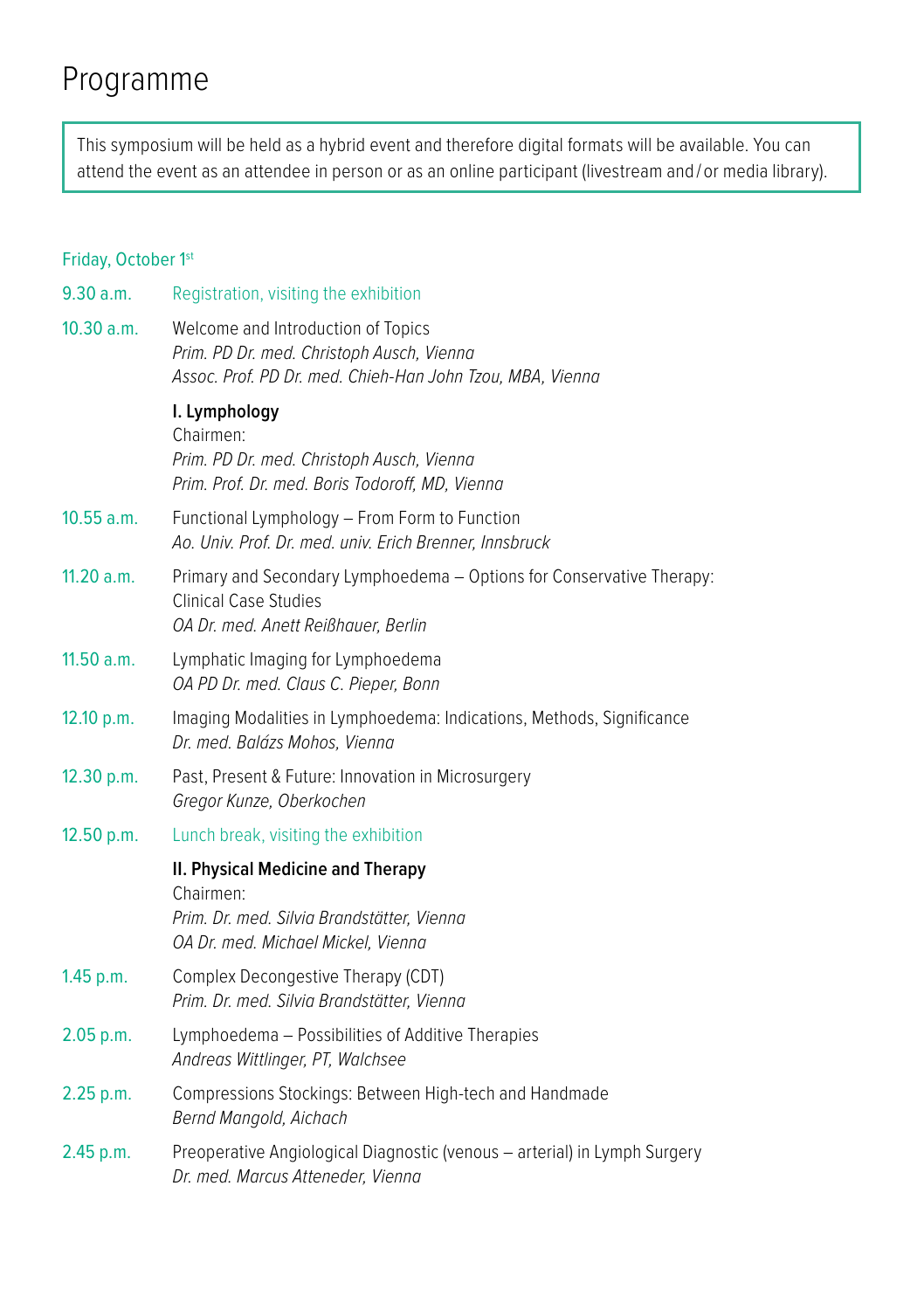| 3.05 p.m.   | Possible Contraindications of CDT in Lymphoedema Patients<br>Prim. Dr. med. Silvia Brandstätter. Vienna                                                      |
|-------------|--------------------------------------------------------------------------------------------------------------------------------------------------------------|
| $3.25$ p.m. | Lifestyle and Nutrition in Lymphology<br>Dr. med. Gabriele Faerber, Hamburg                                                                                  |
| 3.50 p.m.   | Retrograde Manual Lymphatic Drainage following Vascularized Lymph Node Transfer<br>OA Dr. med. Julia Roka-Palkovits, Vienna                                  |
| 4.10 p.m.   | Coffee break, visiting the exhibition                                                                                                                        |
|             | III. Obesity, Venous Insufficiency<br>Chairmen:<br>Ao. Univ.-Prof. OA Dr. med. univ. Kornelia Böhler, Vienna<br>OA Dr. med. Brigitte Obermayer, MBA, Vienna  |
| $4.45$ p.m. | News and Update in Bariatric Surgery<br>OA Dr. med. Alexander Butz, Vienna                                                                                   |
| 5.05 p.m.   | Evidence-based Integrative Medicine for Obesity Treatment<br>Univ.-Prof. PD Dr. med. Peter Panhofer, MD, MBA, MSc, Vienna                                    |
| 5.25 p.m.   | Vein Surgery in Lymphoedema and Lipoedema<br>OA Dr. med. Brigitte Obermayer, MBA, Vienna                                                                     |
| 5.45 p.m.   | Venous Insufficiency in the Upper Extremities after Breast Surgery<br>Prof. Dr. med. Jean-Paul Belgrado, PhD, Brussels                                       |
| 6.10 p.m.   | Wound Care and Compression – Better Quality of Life through Education<br>Michaela Krammel, DGKP, WDM®, Vienna                                                |
| 6.30 p.m.   | Break, visiting the exhibition                                                                                                                               |
|             | IV. Lymphoedema: Surgical Treatment Options<br>Chairmen:<br>Prof. Dr. med. David H. Song, MD, MBA, FACS, Washington, DC<br>OA Dr. med. Ines Tinhofer, Vienna |
| 7.00 p.m.   | Physiology and Rationale in Lymphoedema Surgery<br>Prof. Dr. med. Joon Pio Hong, MD, PhD, MBA, Seoul                                                         |
| $7.35$ p.m. | Three Pillars in Lymphoedema Treatment<br>Natalia Krzesniak, MD, PhD, Warsaw                                                                                 |
| 8.00 p.m.   | Management of Genital Lymphoedema<br>Dr. med. Manon Czedik-Eysenberg, Vienna                                                                                 |
| 8.20 p.m.   | Lymphoedema Surgery in Genital after Cancer Therapies<br>Prof. Dr. med. Makoto Mihara, Tokyo                                                                 |
| 8.40 p.m.   | Summary and Closing Words<br>Assoc. Prof. PD Dr. med. Chieh-Han John Tzou, MBA, Vienna                                                                       |
| afterwards  | Get-together   Common Exchange                                                                                                                               |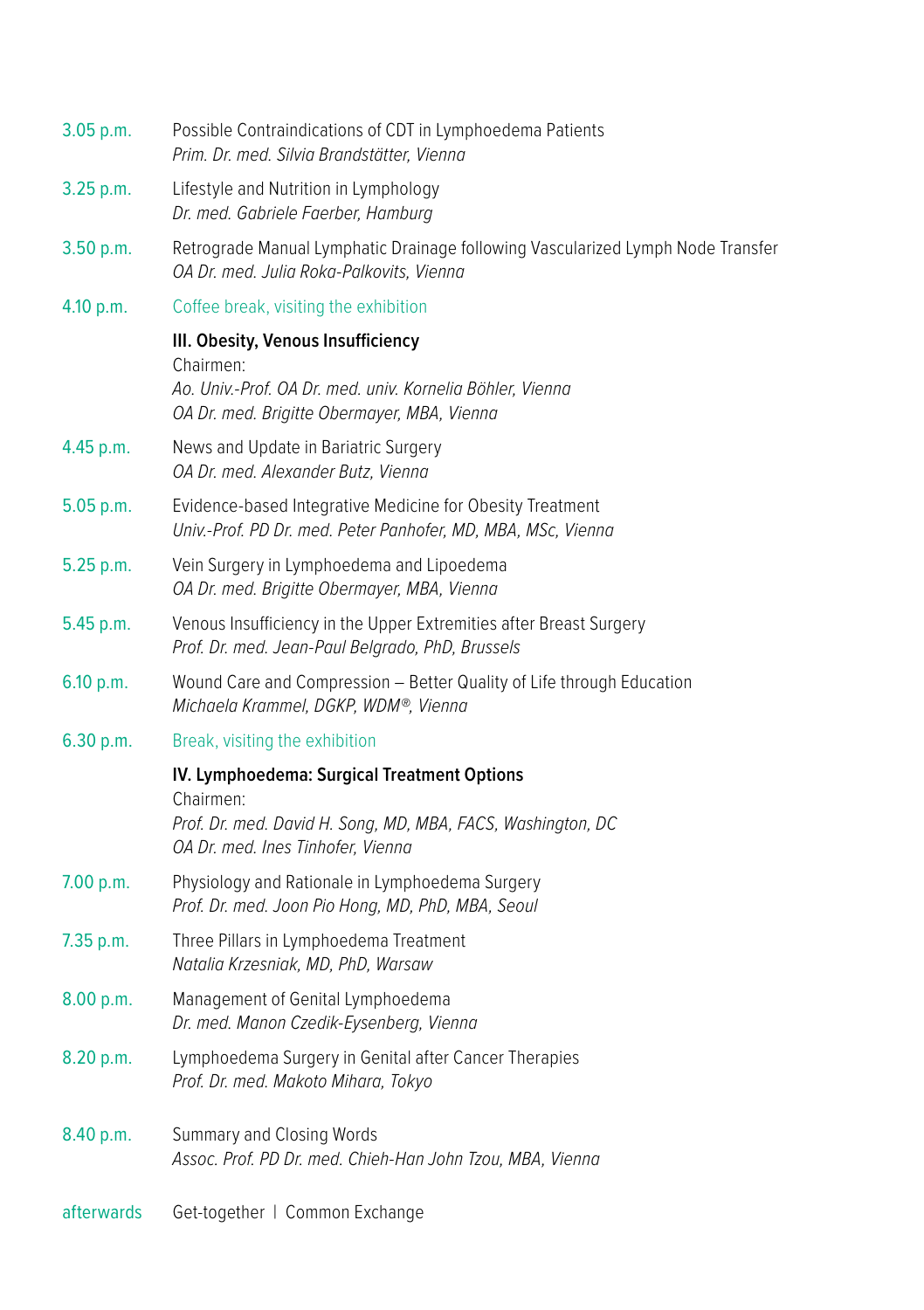### Programme

#### Saturday, October 2nd 8.00 a.m. Registration, visiting the exhibition 9.00 a.m. Welcome and Introduction of Topics *Assoc. Prof. PD Dr. med. Chieh-Han John Tzou, MBA, Vienna* **V. Lymphoedema: Surgical Treatment Options**  Chairmen: *Prof. Dr. med. Makoto Mihara, Tokyo Prof. Dr. med. Hidehiko Yoshimatsu, MD, Tokyo* 9.10 a.m. Supermicrosurgery in Lymphoedema *Prof. Dr. med. Joon Pio Hong, MD, PhD, MBA, Seoul* 9.45 a.m. Recent Innovation in the Preoperative Examination for LVA *Prof. Dr. med. Hisako Hara, Tokyo* 10.05 a.m. Georgetown Experience with Comprehensive Surgery for Treatment and Prevention of Lymphoedema *Prof. Dr. med. David H. Song, MD, MBA, FACS, Washington, DC* 10.30 a.m. Treatment of Lymphovenous Malformations *OA Dr. med. Julia Roka-Palkovits, Vienna* 10.50 a.m. Hybrid Therapy Options in Lymphology *Assoc. Prof. PD Dr. med. Chieh-Han John Tzou, MBA, Vienna* 11.10 a.m. Vascularized Lymph Node Transfer in Combination with Breast Reconstruction *OA Dr. med. Ines Tinhofer, Vienna* 11.30 a.m. Lymphoedema Surgery LYST in Oncology *Prof. Dr. med. Hidehiko Yoshimatsu, MD, Tokyo* 11.50 a.m. Lunch break, visiting the exhibition **VI. A Conservative and Surgical Contemplation to Lipoedema** Chairmen: *Prof. Hon. Dr. med. Manuel Cornely, Cologne Prim. Dr. med. Christian Ure, Wolfsberg* 12.45 p.m. Metabolic Alterations, Gene Expression Changes and Genetic of Lipoedema *Pamela A. Nono Nankam, PhD, Leipzig Prof. Dr. med. Matthias Blüher, Leipzig* 1.05 p.m. Guideline-compliant Treatment of Lipoedema and Conservative Therapeutic Options *Prim. Dr. med. Christian Ure, Wolfsberg* 1.30 p.m. Obesity or Lipalgia Dolorosa – The Attempt to Distinguish *Dr. med. univ. Markus Killinger, Angerberg* 1.50 p.m. Lipoedema and Lipohypertrophy: How to separate the Wheat from the Chaff? *Dr. med. Axel Baumgartner, Lübeck*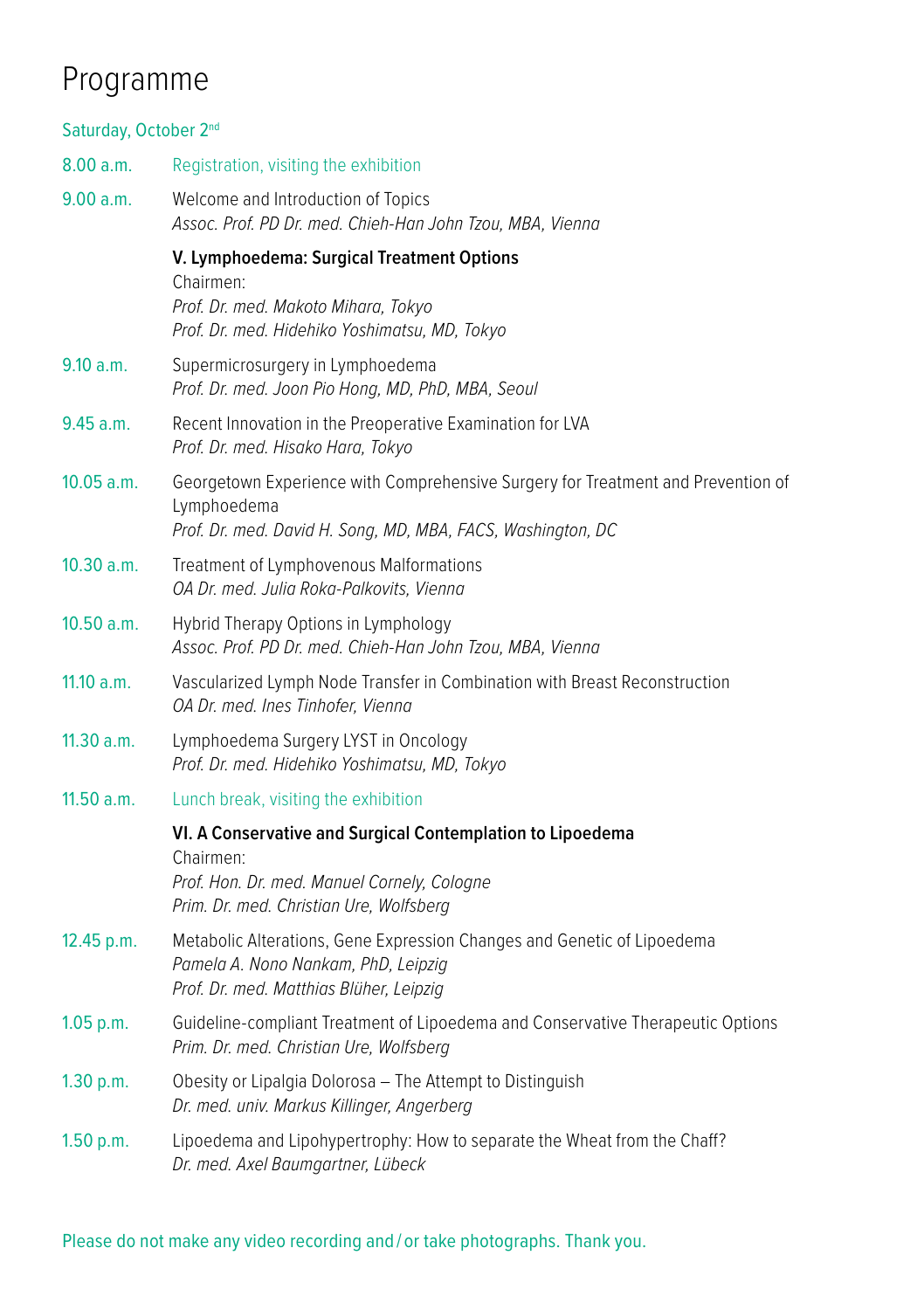| 2.15 p.m. | Liposuction - State of the Art and Long-term Results<br>Prof. Hon. Dr. med. Manuel Cornely, Cologne                                                                                                                               |
|-----------|-----------------------------------------------------------------------------------------------------------------------------------------------------------------------------------------------------------------------------------|
| 2.45 p.m. | Focus: Social Media<br>OA Dr. med. Nina Hüttinger, Vienna                                                                                                                                                                         |
| 3.05 p.m. | Sensation of Pain in the Lipoedema Patient. Psychodynamic Considerations<br>Dr. phil. Beate West-Leuer, Neuss                                                                                                                     |
| 3.25 p.m. | Coffee break, visiting the exhibition                                                                                                                                                                                             |
|           | <b>VII. Lympology International</b><br>Chairmen:<br>Prof. Dr. med. Jean-Paul Belgrado, PhD, Brussels<br>Prof. Dr. med. Joon Pio Hong, MD, PhD, MBA, Seoul                                                                         |
| 4.00 p.m. | Complex Rehabilitation of Lymphoedema Patients in the National Institute for Medical<br>Rehabilitation, in Hungary<br>Dr. med. Eva Takacs, Budapest<br>Dr. med. Erzsebet Boros, Budapest                                          |
| 4.15 p.m. | Lymphoedema Therapy in Poland<br>Natalia Krzesniak, MD, PhD, Warsaw                                                                                                                                                               |
| 4.30 p.m. | Lymphoedema Therapy in Bosnia and Herzegovina<br>Dr. med. Dragana Bojinović-Rodić, Banja Luka                                                                                                                                     |
| 4.45 p.m. | Lymphoedema Therapy in Slovakia<br>MUDr. Ewald Ambrózy, PhD, Bratislava                                                                                                                                                           |
| 5.00 p.m. | Quality of Life: How can the Therapeutical Success be detected?<br>OA Dr. med. Johannes Steinbacher, Vienna                                                                                                                       |
| 5.20 p.m. | Possible Upcoming Options in Lymphology<br>Prof. Hon. Dr. med. Manuel Cornely, Cologne                                                                                                                                            |
| 5.35 p.m. | Summary and Closing Words<br>Prim. PD Dr. med. Christoph Ausch, Vienna<br>Prof. Hon. Dr. med. Manuel Cornely, Cologne<br>OA Dr. med. Brigitte Obermayer, MBA, Vienna<br>Assoc. Prof. PD Dr. med. Chieh-Han John Tzou, MBA, Vienna |

#### For kind support we thank:



Paul BSTÄNDIG Gesellschaft m.b.H. 1210 Vienna, Austria [bstaendig.at](http://bstaendig.at)

設

Lohmann & Rauscher GmbH 1140 Vienna, Austria People.Health.Care. Iohmann-rauscher.com/en/



HAMAMATSU PHOTONICS Europe GmbH 82211 Herrsching, Germany [hamamatsu.de](http://hamamatsu.de)



Mitaka Europe GmbH 10707 Berlin, Germany [mitakaeurope.com](http://mitakaeurope.com)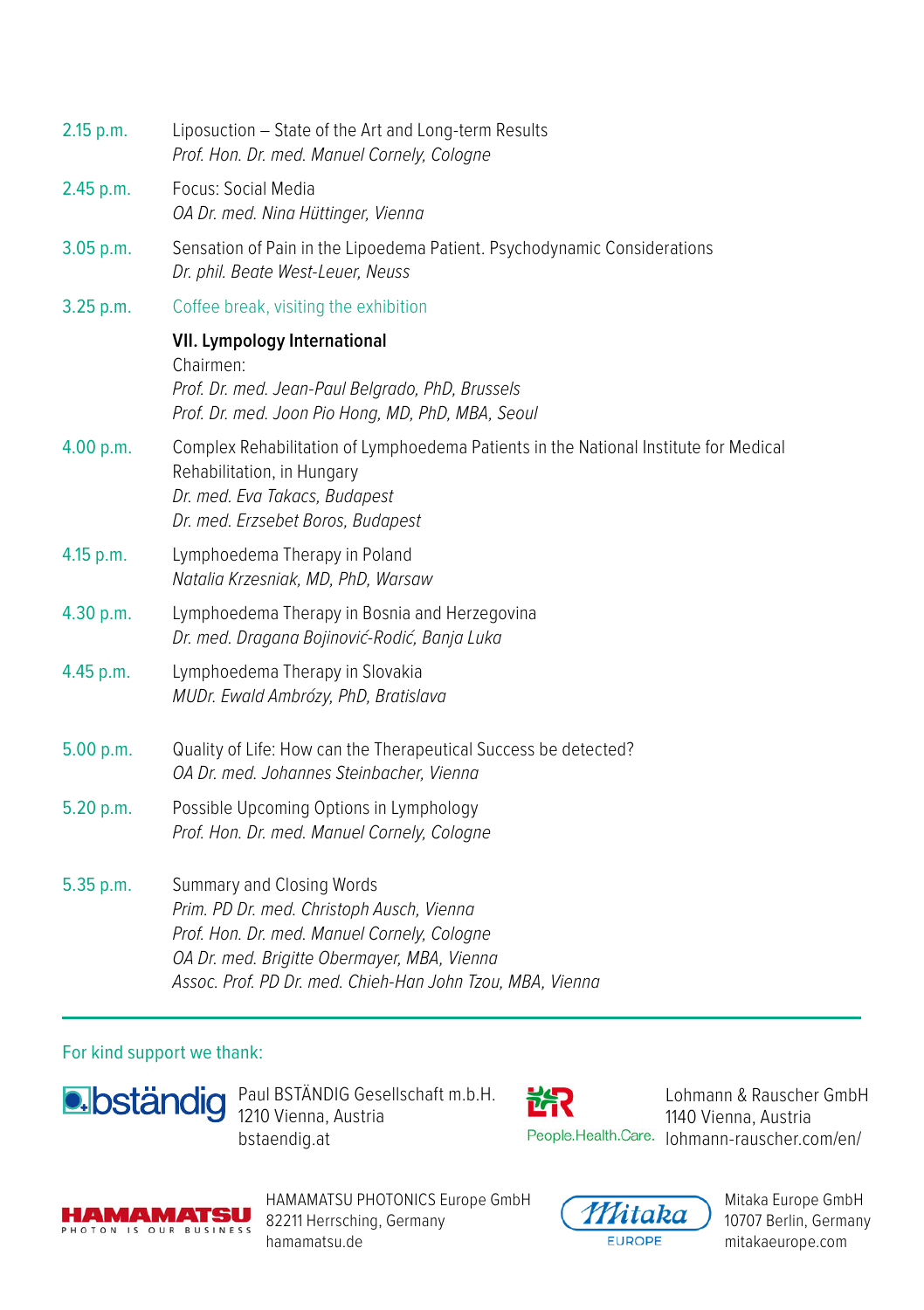## Chairmen and Speakers

| MUDr.<br>Ewald Ambrózy, PhD                               | Department of Angiology<br>1st Department of Internal Medicine of Comenius University Hospital Bratislava<br>813 69 Bratislava, Slovakia                                                                                                                                                                      |
|-----------------------------------------------------------|---------------------------------------------------------------------------------------------------------------------------------------------------------------------------------------------------------------------------------------------------------------------------------------------------------------|
| Dr. med.<br><b>Marcus Atteneder</b>                       | Specialist in Internal Medicine and Angiology<br>Intern Kardiologische Angiologische Gruppenpraxis<br>Hon.-Prof. Dr. Kiss, Dr. Dimopoulos-Xicki, Dr. Atteneder<br>1170 Vienna, Austria                                                                                                                        |
| Dr. med.<br><b>Axel Baumgartner</b>                       | <b>Executive Director and Head Physician</b><br>Specialist in Surgery with additional qualification in Emergency Medicine<br>Hanse-Klinik GmbH<br>23564 Lübeck, Germany                                                                                                                                       |
| Prof. Dr. med.<br>Jean-Paul Belgrado,<br><b>PhD</b>       | Lymphology Research and Rehabilitation Unit<br>Université libre de Bruxelles, 1050 Brussels, Belgium<br>Scientific collaborator:<br>Lymphology Clinic Santorso-Asiago AULSS 7 Veneto, Italy<br>Lymphology Dpt Vasc Med Montpellier, France                                                                    |
| Prof. Dr. med.<br><b>Matthias Blüher</b>                  | Director<br>Helmholtz Institute for Metabolic, Obesity and Vascular Research - HI-MAG<br>Helmholtz Center Munich at the University of Leipzig and<br>the University Hospital Leipzig AöR<br>Professor for Clinical Obesity Research<br>Medical Faculty of the University of Leipzig<br>04103 Leipzig, Germany |
| Ao. Univ.-Prof. OA<br>Dr. med. univ.<br>Kornelia Böhler   | Senior Physician, Specialist in Dermatology, Venerology and Angiology<br>Medical University of Vienna<br>Department for Dermatology<br>1090 Vienna, Austria                                                                                                                                                   |
| Dr. med. Dragana<br>Bojinović-Rodić                       | Medical Doctor, Specialist of PMR, PhD<br>Institut for Physicale Medicine and Rehabilitation "Dr. Miroslav Zotović"<br>Banja Luka 78000, Bosnia and Herzegovina                                                                                                                                               |
| Dr. med.<br><b>Erzsebet Boros</b>                         | Specialist in Rehabilitation Medicine, Head of Department<br>National Institute for Medical Rehabilitation<br>Budapest, Hungary                                                                                                                                                                               |
| Prim. Dr. med.<br>Silvia Brandstätter                     | Director<br>Institute for Physical Medicine and Rehabilitation & Physikoverbund<br>Austrian Health Insurance Fund<br>Mein Hanusch-Krankenhaus<br>1140 Vienna, Austria                                                                                                                                         |
| Ao. Univ. Prof.<br>Dr. med. univ.<br><b>Erich Brenner</b> | Specialist in Anatomy<br>Institute for Clinical and Functional Anatomy<br>Medical University of Innsbruck<br>6020 Innsbruck, Austria                                                                                                                                                                          |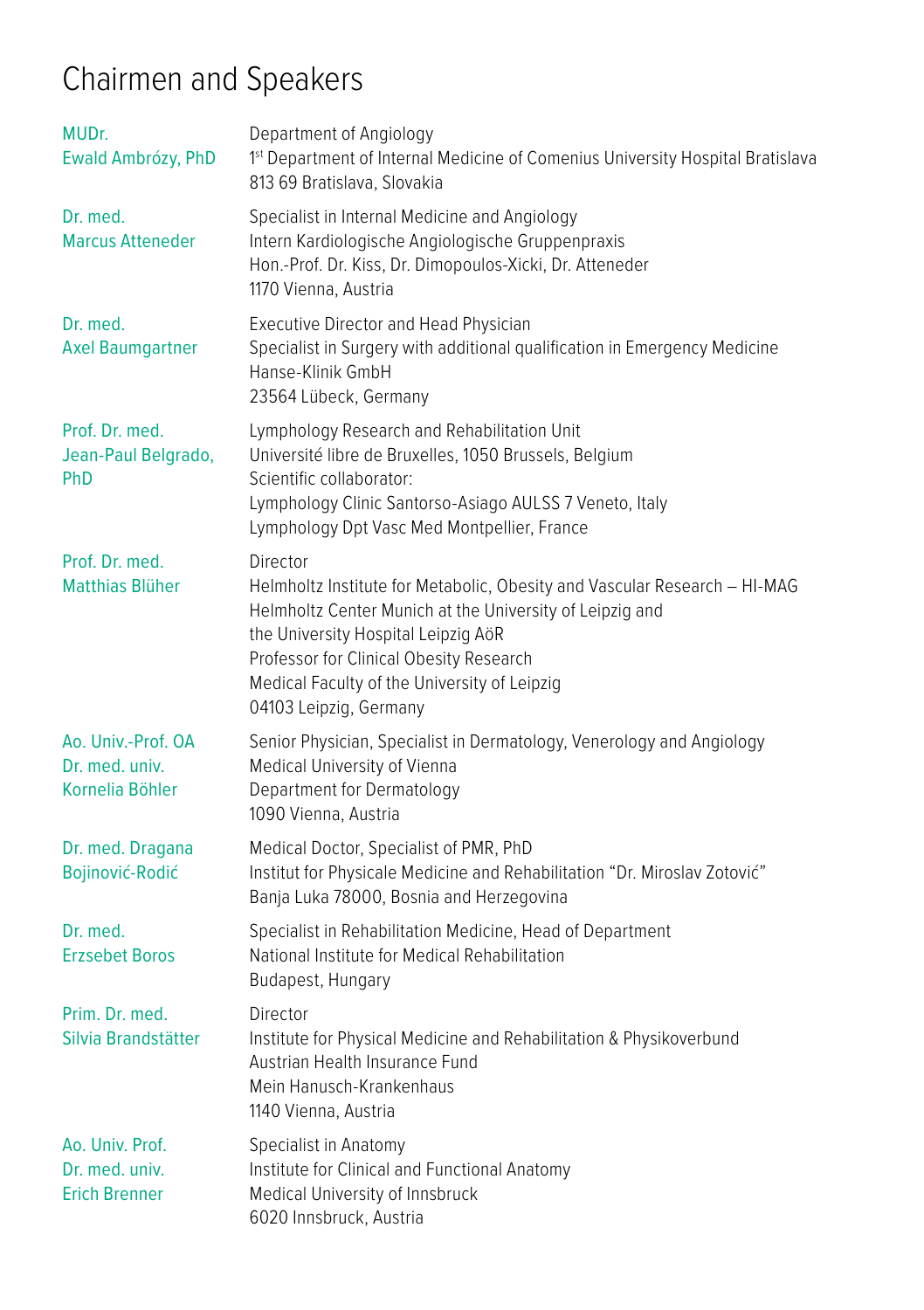| OA Dr. med.<br><b>Alexander Butz</b>              | Senior Physician, Specialist in General and Visceral Surgery<br>Hospital Göttlicher Heiland GmbH<br>1170 Vienna, Austria                                                                              |
|---------------------------------------------------|-------------------------------------------------------------------------------------------------------------------------------------------------------------------------------------------------------|
| Dr. med. Manon<br>Czedik-Eysenberg                | Assistant Physician<br>Plastic, Reconstructive and Aesthetic Surgery<br>Hospital Göttlicher Heiland GmbH<br>1170 Vienna, Austria                                                                      |
| Dr. med.<br><b>Gabriele Faerber</b>               | Specialist in General Medicine,<br>Phlebology, Lymphology, Nutrition Medicine<br>Center for Vascular Medicine<br>22761 Hamburg, Germany                                                               |
| Prof. Dr. med.<br><b>Hisako Hara</b>              | Lymphatic Surgeon<br>Department of Lymphatic and Reconstructive Surgery<br>JR Tokyo General Hospital<br>Tokyo, Japan                                                                                  |
| Prof. Dr. med.<br>Joon Pio Hong,<br>MD, PhD, MBA  | Plastic Surgery<br>Asan Medical Center<br>Songpa-gu, Seoul, South Korea                                                                                                                               |
| OA Dr. med.<br>Nina Hüttinger,<br><b>FEBOPRAS</b> | Senior Physician<br>Plastic, Reconstructive and Aesthetic Surgery<br>Hospital Göttlicher Heiland GmbH<br>1170 Vienna, Austria                                                                         |
| Dr. med. univ.<br><b>Markus Killinger</b>         | General Practitioner and Lymphological Consultations<br>6320 Angerberg, Austria                                                                                                                       |
| Michaela Krammel,<br>DGKP, WDM®                   | <b>Practice Nurse</b><br>Tzou Medical and MedOstWest Centre<br>1060 and 1180 Vienna, Austria                                                                                                          |
| Natalia Krzesniak,<br>MD, PhD                     | Department of Plastic and Reconstructive Surgery<br>Centre of Postgraduate Medical Education<br>00-416 Warsaw, Poland                                                                                 |
| <b>Gregor Kunze</b>                               | Strategic Marketing Manager<br>Carl Zeiss Meditec AG<br>73447 Oberkochen, Germany                                                                                                                     |
| <b>Bernd Mangold</b>                              | Head of Research & Development<br>Julius Zorn GmbH<br>86551 Aichach, Germany                                                                                                                          |
| OA Dr. med.<br><b>Michael Mickel</b>              | Senior Physician, 2 <sup>nd</sup> Deputy Head of the University Clinic for Physical Medicine,<br>Rehabilitation and Occupational Medicine<br><b>Medical University Vienna</b><br>1090 Vienna, Austria |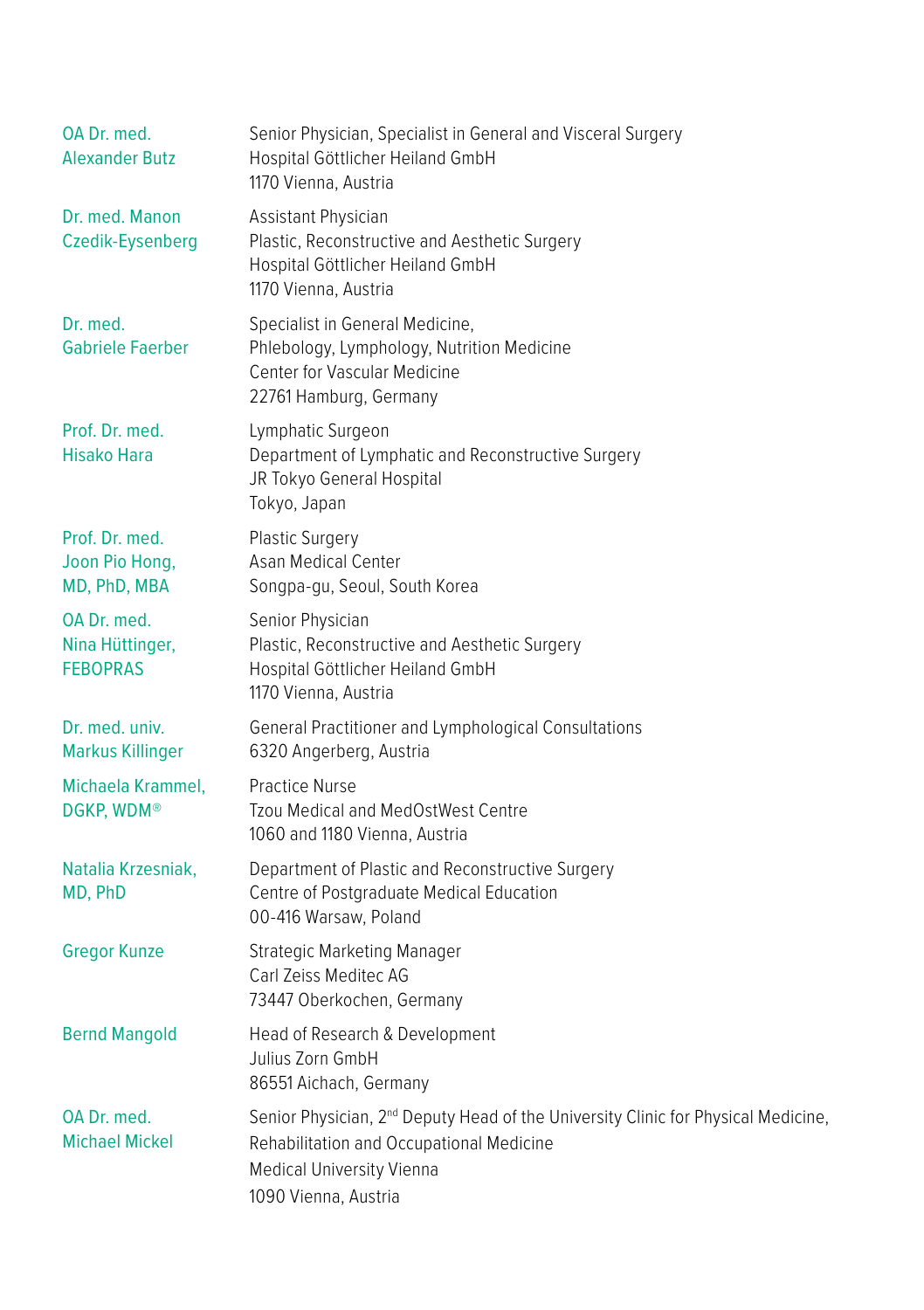## Chairmen and Speakers

| Prof. Dr. med.<br><b>Makoto Mihara</b>                     | Lymphatic Surgeon<br>Lymphedema Surgery Clinic in Japan<br>JR Tokyo General Hospital<br>Tokyo, Japan                                                                                                                                                        |
|------------------------------------------------------------|-------------------------------------------------------------------------------------------------------------------------------------------------------------------------------------------------------------------------------------------------------------|
| Dr. med.<br><b>Balázs Mohos</b>                            | Microsurgery Fellow<br>Plastic, Reconstructive and Aesthetic Surgery<br>Hospital Göttlicher Heiland GmbH<br>1170 Vienna, Austria                                                                                                                            |
| Pamela A.<br>Nono Nankam, PhD                              | Post-Doctoral Scientist<br>Clinical Obesity Research<br>Helmholtz Institute for Metabolic, Obesity and Vascular Research - HI-MAG<br>Helmholtz Center Munich at the University Leipzig and the<br>University Hospital Leipzig AöR<br>04103 Leipzig, Germany |
| Univ.-Prof. PD Dr. med.<br>Peter Panhofer,<br>MD, MBA, MSc | Chair of Complementary Medicine<br>Sigmund Freud University<br>1020 Vienna, Austria<br>Consultant of in General and Visceral Surgery<br>Hospital Göttlicher Heiland GmbH<br>1170 Vienna, Austria                                                            |
| OA PD Dr. med.<br>Claus C. Pieper                          | Executive Senior Physician, Specialist in Radiology and Neuroradiology<br>Clinic for Diagnostic and Interventional Radiology<br>Universitätsklinikum Bonn<br>53105 Bonn, Germany                                                                            |
| OA Dr. med.<br><b>Anett Reißhauer</b>                      | Head of the Physical Medicine Department<br>Charité-Universitätsmedizin Berlin<br>Corporate member of Freie Universität Berlin and Humboldt Universität zu Berlin<br>10117 Berlin, Germany                                                                  |
| OA Dr. med.<br>Julia Roka-Palkovits                        | Senior Physician<br>Plastic, Reconstructive and Aesthetic Surgery<br>Hospital Göttlicher Heiland GmbH<br>1170 Wien, Austria                                                                                                                                 |
| Prof. Dr. med.<br>David H. Song,<br>MD, MBA, FACS          | Physician Executive Director<br>Plastic & Reconstructive Surgery, Integrated Surgical Services<br>Professor and Chair, Department of Plastic Surgery<br>Interim Chair, Department of Surgery<br>Georgetown University<br>Washington, D.C., USA              |
| OA Dr. med.<br><b>Johannes Steinbacher</b>                 | Senior Physician<br>Plastic and reconstructive surgery<br>Department of Surgery<br>Hospital Göttlicher Heiland GmbH<br>1170 Vienna, Austria                                                                                                                 |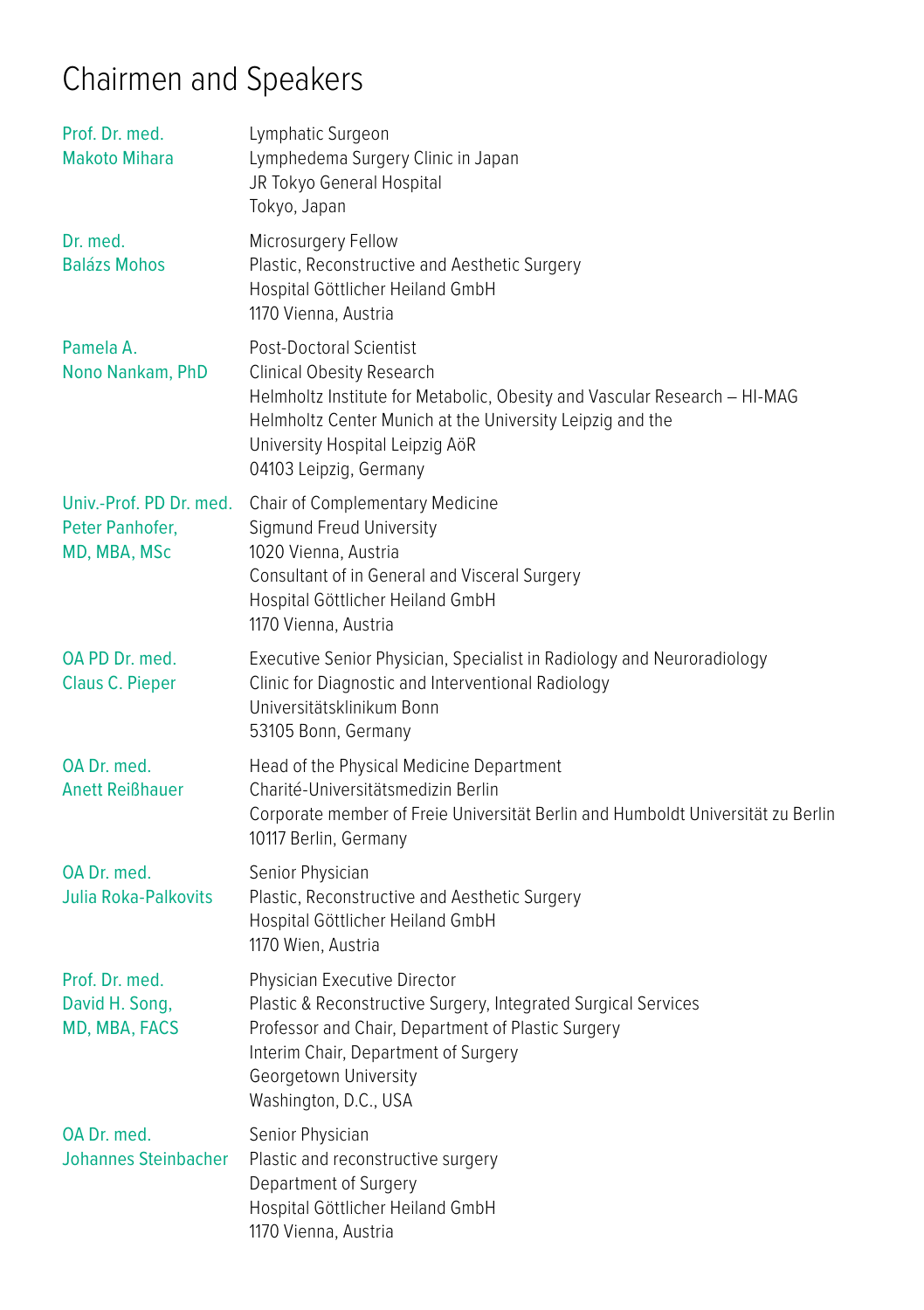| Dr. med.<br><b>Eva Takacs</b>                           | Specialist in Rehabilitation Medicine<br>National Institute for Medical Rehabilitation<br>Budapest, Hungary                                                                                              |
|---------------------------------------------------------|----------------------------------------------------------------------------------------------------------------------------------------------------------------------------------------------------------|
| OA Dr. med.<br><b>Ines Tinhofer</b>                     | Senior Physician, Deputy Head of Plastic, Reconstructive and Aesthetic Surgery<br>Hospital Göttlicher Heiland GmbH<br>1170 Vienna, Austria                                                               |
| Prim. Prof. Dr. med.<br>Boris P. Todoroff,<br><b>MD</b> | Specialist in Plastic, Aesthetic and Reconstructive Surgery<br>Head of Department for Plastic Surgery<br>St. Josef Krankenhaus GmbH<br>1130 Vienna, Austria                                              |
| Prim. Dr. med.<br><b>Christian Ure</b>                  | Specialist in Internal Medicine and Angiology, Head of Department<br>Lymphklinik Wolfsberg im LKH Wolfsberg<br>Rehabilitation Clinic for Lymph-Angiolgy with Acute Department<br>9400 Wolfsberg, Austria |
| Dr. phil.<br><b>Beate West-Leuer</b>                    | Psychological Psychotherapist<br>Senior Coach (DBVC, IOBC), Supervisor (DGSv)<br>41472 Neuss, Germany                                                                                                    |
| Andreas Wittlinger,<br>PT                               | CEO Dr. Vodder Academy International, Chief of Therapy Department<br>Wittlinger Therapiezentrum GmbH<br>6344 Walchsee, Austria                                                                           |
| Prof. Dr. med.<br>Hidehiko Yoshimatsu,<br><b>MD</b>     | Deputy Chief<br>Department of Plastic and Reconstructive Surgery<br>Cancer Institute Hospital of the Japanese Foundation for Cancer Research<br>Koto-ku, Tokyo, 135-8550 Japan                           |

#### For kind support we thank:



medi Austria GmbH 6020 Innsbruck, Austria [medi-austria.at](http://medi-austria.at)



Österreichische Lymph-Liga 2560 Berndorf, Austria [lymphliga.at](http://lymphliga.at)

## **Medtronic**

Medtronic Österreich GmbH 1200 Vienna, Austria [medtronic.at](http://medtronic.at)

**PHYSIOMED<sup>®</sup>** TECHNOLOGY FOR THERAPY

PHYSIOMED ELEKTROMEDIZIN AG 91220 Schnaittach, Germany [physiomed.de](http://physiomed.de)



Carl Zeiss Meditec AG, ZEISS Group 73447 Oberkochen, Germany [zeiss.com/med](http://zeiss.com/med)



Julius Zorn GmbH 86551 Aichach, Germany [juzo.com](http://juzo.com)